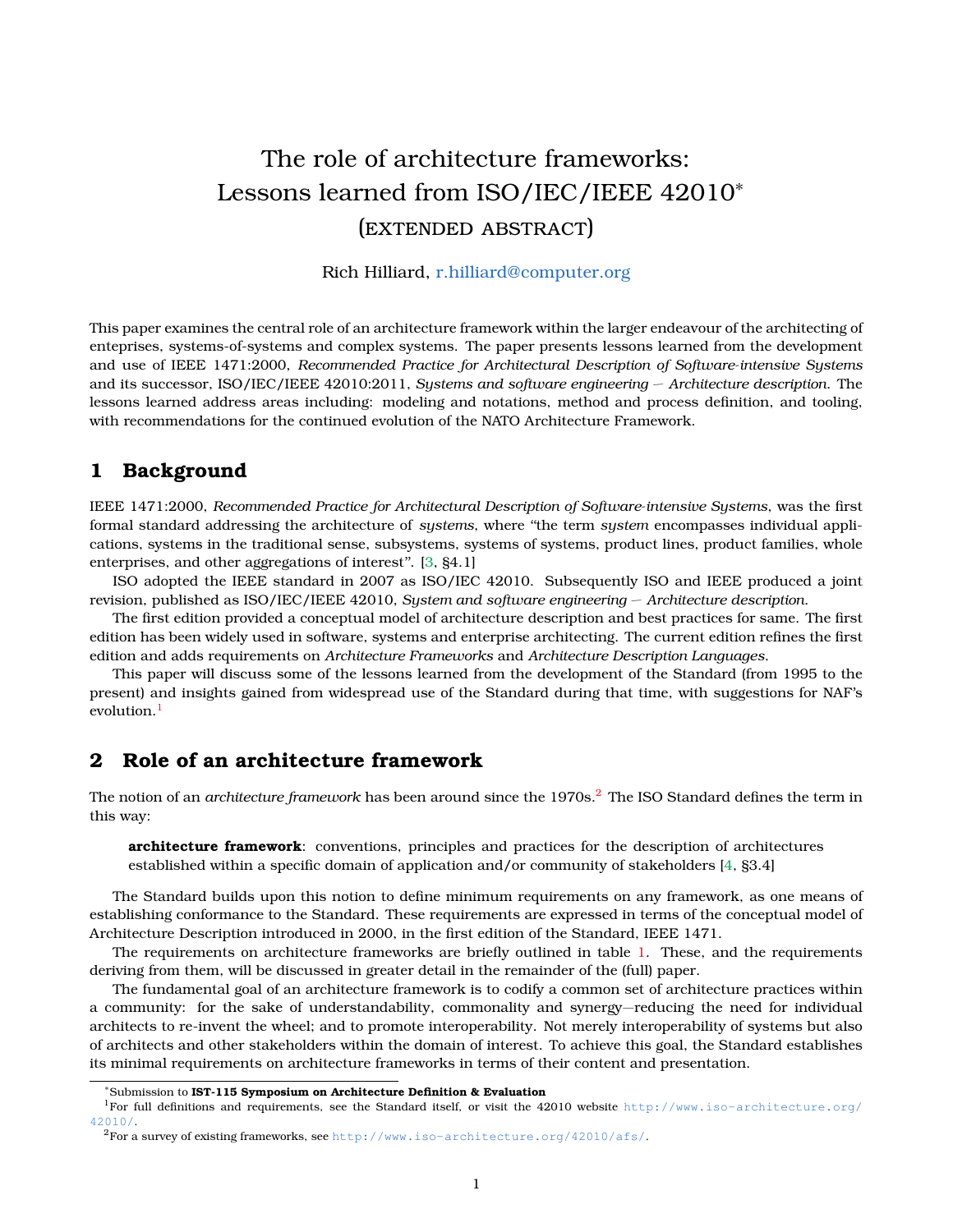An architecture framework shall include:

- **a)** information identifying the architecture framework;
- **b)** the identification of one or more concerns (per §5.3);
- **c)** the identification of one or more stakeholders having those concerns (per §5.3);
- **d)** one or more architecture viewpoints that frame those concerns (per §7);
- **e)** any correspondence rules (per §5.7).

An architecture framework should include conditions of applicability. An architecture framework shall establish its consistency with the provisions of the conceptual model in 4.2.

<span id="page-1-0"></span>Table 1: Requirements on Architecture Frameworks [\[4,](#page-3-1) §6.1]

# **3 Lessons learned from IEEE 1471 / ISO 42010**

The lessons learned may be summarized as falling into these general areas:

**Ontology-based:** Use clear terminology and sound conceptual foundations;

**Interest-driven:** Stakeholders and their concerns drive successful architectures;

**Open and extensible:** Design architecture frameworks as you would design systems—to be open and extensible;

**Framework as foundation:** Not only for the definition of products (including architecture descriptions), but also architecting methods, tools and processes;

**Governance:** Use well-defined conformance mechanisms to promote the items above.

Each area is briefly sketched below; to be elaborated upon in the (full) paper.

## **3.1 Ontology-based: terms and concepts**

To be *useful*, an architecture framework should be *useable*. This means, it must be understandable and presented in a form that can be acted upon.

The first ingredient of understandability is a crisp, clear conceptual foundation and terms reflecting those foundations. IEEE 1471 was built upon an explicit conceptual model, or *ontology*, and this is continued in 42010. See figure [1](#page-2-0) for a part of the core ontology of the Standard, centered on Architecture Descriptions (ADs) as products.[3](#page-1-1)

To maximise understandabililty, and therefore interoperability, it is useful to align one's terms and concepts with existing practices, such as within architecting communities. NAF's use of the terms *architecture view* and *architecture viewpoint* is not consistent with community practice. NAF's term ''subview'' implies that a model is wholy owned by a view. This is sometimes true, but more generally models are shared between views to reduce redundancy [\[4,](#page-3-1) §5.6]. Model is the preferable term. A view consists of one or more models.

Capturing an ontology in an explict (meta) model is helpful, however, although the notion of meta model is widely used in enterprise architecture, few (if any!) of the framework meta models are complete—even by their own definitions![4](#page-1-2) In the present case, the NAF meta model (NMM) addresses the *subject matter* of NATO systems (e.g., Actors, Capabilities, Locations, Information Requirements) but has nothing to say about:

... the main principle of an architecture description framework, which is to provide *a common way of describing architectures...* [NAF §1.7.6]<sup>[5](#page-1-3)</sup>

The NMM does not include architecture constructs such as those found in figure [1](#page-2-0) above from the Standard. Architects need both domain constructs and architecture constructs.

<span id="page-1-1"></span> $3$ There are analogous models for Architecture Frameworks and Architecture Description Languages, because each of these is "composed of" viewpoints; but this paper will use the AD case for exposition.

<span id="page-1-3"></span><span id="page-1-2"></span><sup>4</sup>For discussion, see: <http://www.iso-architecture.org/42010/docs/Hilliard-On-Metamodels-in-42010.pdf>. <sup>5</sup>NAF references are to NAF version 3, [http://www.nhqc3s.nato.int/ARCHITECTURE/\\_docs/NAF\\_v3/ANNEX1.pdf](http://www.nhqc3s.nato.int/ARCHITECTURE/_docs/NAF_v3/ANNEX1.pdf).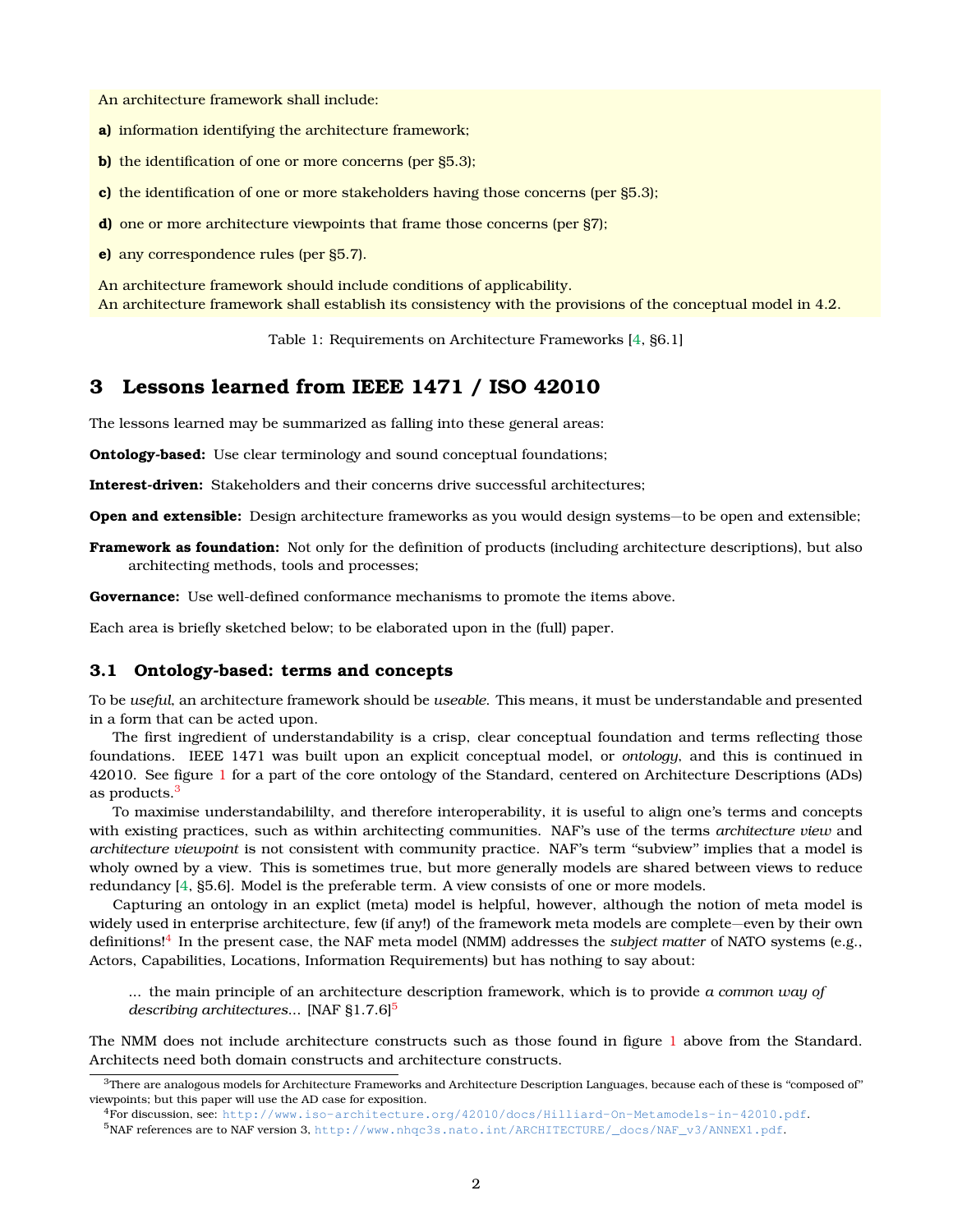

<span id="page-2-0"></span>Figure 1: Contents of an architecture description

#### **3.2 Interest-Driven: Stakeholders and their Concerns**

A key lesson of architecting, dating back to Vitruvius, is that architecture is multi-disciplinary because complex entities—*whether buildings or systems*—have a multitude of interested parties (termed *Stakeholders*), each with specific interests (termed *Concerns*).

One consequence is that different forms of presentation and analyses are relevant for the varying interests (Concerns) of the various audiences (Stakeholders). The identified Concerns then serve as a key index into an architecture description. They guide readers where to look for information on certain topics. They make possible a simple check on coverage of the areas of interest of an architecture's numerous stakeholders: *Are my concerns covered? Is the Architect making progress?*

It is therefore valuable to *(i)* treat Concerns as first-class entities within an architecture framework and *(ii)* key to maintain a linkage of problem and solution spaces: traceability of stakeholders and their concerns with the representations used (viewpoints and models).

NAF (chapter 2) provides a useful analysis of stakeholders, communities of interest, and their requirements, but does not follow through on maintaining actual traceability between Concerns and the descriptive apparatus (viewpoints and model kinds) chosen to frame and consequently address those concerns (in NAF chapters 3 and 4).

## **3.3 Open and extensible**

The most important lesson learned from the past 20 years of architecture framework development is this: *you will never finish defining the ontology of a given domain of interest*. For any of the numerous published frameworks, it is trival to identify gaps in their polished meta models. A fixed ontology is a luxury not borne out by previous frameworks. Architecture frameworks have existed since the 1970s—even before John Zachman coined the term ''framework for information systems architecture''. The ontology of frameworks has evolved as our understanding of enterprises, information systems and software has evolved. The earliest frameworks knew nothing of objectoriented programming and design; later frameworks invariably included objects. Early frameworks did not include notions like service—yet, no self respecting framework today would ignore service oriented architecture. There